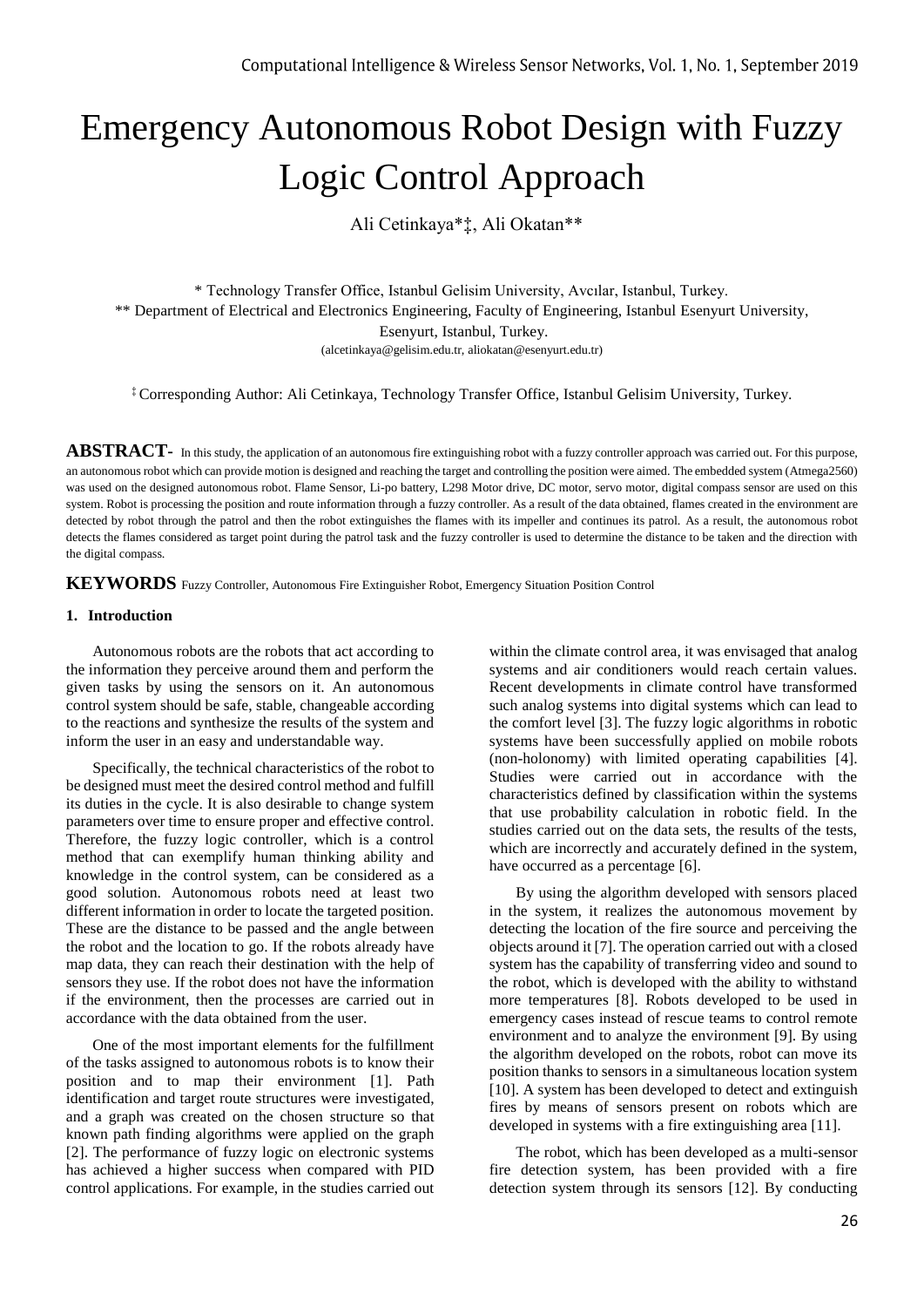simulation on the robots, the extinguishing of a fire caused in a house was carried out successfully [13]. The common detection sensors used for autonomous robot navigation carry out their work in real time, reducing the risk of errors and having rapid and successful results [14]. Path planning algorithms aim to find the most appropriate path between the location of robots and the target location by wasting less amount of energy. For this purpose, road planning algorithms are very important for mobile robots to operate in closed navigation environments [15]. Designing such systems becomes a model to improve and verify control performance. Initial model developed on mobile robots is the position control of the Segway type robot. When examining this type of systems, first thing to do is to create a dynamic model of the robot and to perform the analysis on the model created [16]. Then, the system analyzed will be designed on fuzzy logic [16].

The most fundamental study of how to act on the mechanic systems on mobile robotic systems is kinematics [17]. Mobile robots should be able to determine their location in the environment they work and calculate the positions they can take over the destination [17]. Mobile robots define possible paths and trajectories in the study area through kinematic analysis [17]. A mobile robot in an unknown environment has losses in movement and location which might occur when it senses and moves around [18]. Fuzzy logic research on the system that causes a barrier using its sensors offers an autonomous control architecture for mobile robots [19].

Fuzzy logic control on the autonomous robot is the most important aspect of this study due to its high adaptiveness and success in non-linear systems. An autonomous robot was formed to operate this controller on autonomous robots.

#### **2. Hardware**

The body of the robot is composed of two layers of Plexiglas on the base of the circle. Arduino Mega 2560 card is used as the central processor and the sensor and communication module as input and output devices are used in conjunction with the power supply. On the designed robot, there are sensors to detect the surrounding heat and the location, and DC motor and ball casters that will enable the movement of the mobile robot. As a power supply, the lipo battery with 3S 11.1V 1350mAh is the voltage required to operate the system.



**Fig. 1.** Autonomous robot

The mobile robot created is shown on figure 1. The electronic components used on the designed autonomous robot are shown in Figure 2. The digital compass HMC5983L shown on Figure 2- (a) is a 3-axis compass sensor. The fan motor driver located on Figure 2-  $(b)$  is L9110 and its propeller dimensions are 75mm. The ultrasonic sensor shown on Figure 2- (c) is HC-SR04 and can be measured in a range of 4 meters. The bluetooth module shown in Figure 2- (d) is HC05 and used for the wireless serial communication protocol. The temperature sensor of the robot shown in Figure 2- (e) is a sensor board used for detecting fire with a wavelength between 760nm - 1100nm. There is one IR receiver on the flame sensor. The servo motor shown on Figure 2- (f) is used to read the flame sensor during the movement of the robot to read the values mobile. Servo motors have a working range between 0 to 180 degrees.



**Fig. 2.** Components of autonomous robot

The electronic components used on the designed robot are shown in Figure 3. The micro controller card shown in Figure 3- (a) is an Arduino card with Atmega2560 base. L298 motor driver is shown on Figure 3- (b), and two canals provide a current of 2A per motor drive channel. DC motor 12V shown on Figure 3-(c) is with 500Rpm reduction gear. The ball cater shown in Figure-3 (d) has 30 mm. metal ball. The li-po battery shown in Figure 3- (e) has 3S 11.1V 1350mAh power.



**Fig. 3.** Components of autonomous robot

# **3. Control and Software Algorithm of Robot**

In the robotic algorithm, a navigation system was developed without installing any map information in the robot and the robots were moved according to the data from the ultrasonic sensor.



**Fig. 4.** Distance calculation diagram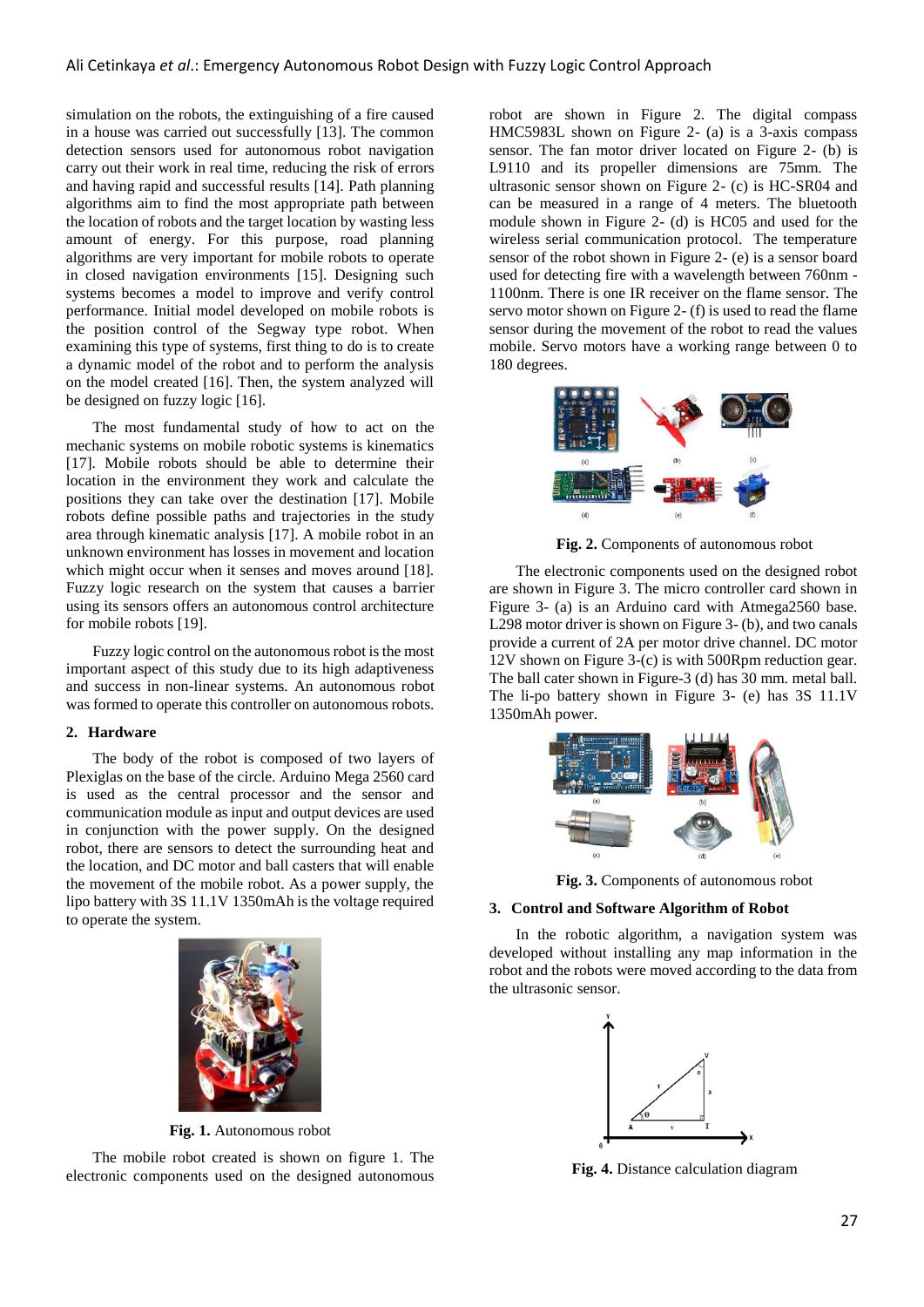The distance calculation diagram of the designed system is given in Figure 4. Symbol A on the diagram represents the starting position of the robot, symbol V represents the detected target point and the symbol T represents the intersection of A and V points at the X axis. Symbol "t" represents the distance between the starting position of the robot and the target point, symbol "a" represents the height of the target point on the X-axis, and the symbol "v" represents the distance from the starting point to the point of intersection. Symbol Θ is the angle variable used for the robot to reach the target point from the starting position, and symbol  $\alpha$  is stated by 90 - Θ.

The angular diagram on Figure 5 gives the relationship between the position of the robot and the axis it sees the flame from. " $x1$ " indicates its relation with X axis, " $y1$ " indicates its relation with Y axis and "A" indicates the angle it has with the flame.



**Fig. 5.** Angular diagram of autonomous robot

# **3.1. Fuzzy Controller**

Fuzzy logic is a control algorithm which has been commonly used in recent years. Application of conventional control methods does not provide the required precision in complex systems. Fuzzy control, which allows more flexible calculation, is preferred. Therefore, fuzzy control method was used in this study. The fuzzy control block diagram of the system design is given in Figure 6.



**Fig. 6.** Fuzzy control block diagram

The robot detects the current position with the help of ultrasonic sensors. The calculated position data is processed by fuzzy logic and calculates the distance to be traveled. The distance calculation diagram given in Figure 4 was used to calculate the distance. During operation, the flame angle is determined by the UV Flame Sensor connected to the servo motor. The angle of the robot is rotated and the direction of the angle is determined and the fuzzy logic algorithm is advanced by the calculated distance value and the distance required for extinguishing the flame.

#### **Fuzzifier**

In the fuzzing process, the digital input and output variables are converted to symbolic values. This section is divided into subsets of Right Motor and Left Motor, which are defined as input variables, which are Front Sensor, Left sensor, Right sensor, Voltage sensor and output variable. There are three sub-sets of Right Engine and Left Engine, which are the input variables of the input variables, namely the front sensor, the left sensor, the right sensor, back sensor, the three-sub-set and the output variable.

# **Membership Functions**

Fuzzy subsets for both input and output variables of the mobile robot are defined as triangular and trapezoid type membership functions. The ranges of the Front sensor, Left sensor, Right sensor and Back sensor vary between 0 cm and 20 cm.



**Fig. 7.** Front sensor membership functions

Figure 8 shows the left sensor membership functions graph.



**Fig. 8.** Left sensor membership functions

Figure 9 shows the right sensor membership functions graph.



**Fig. 9.** Right sensor membership functions

Figure 10 shows the back sensor membership functions graph.



**Fig. 10.** Back sensor membership functions

The ranges of Right Engine and Left Engine mobility variables are determined as between -255 and +255. Figure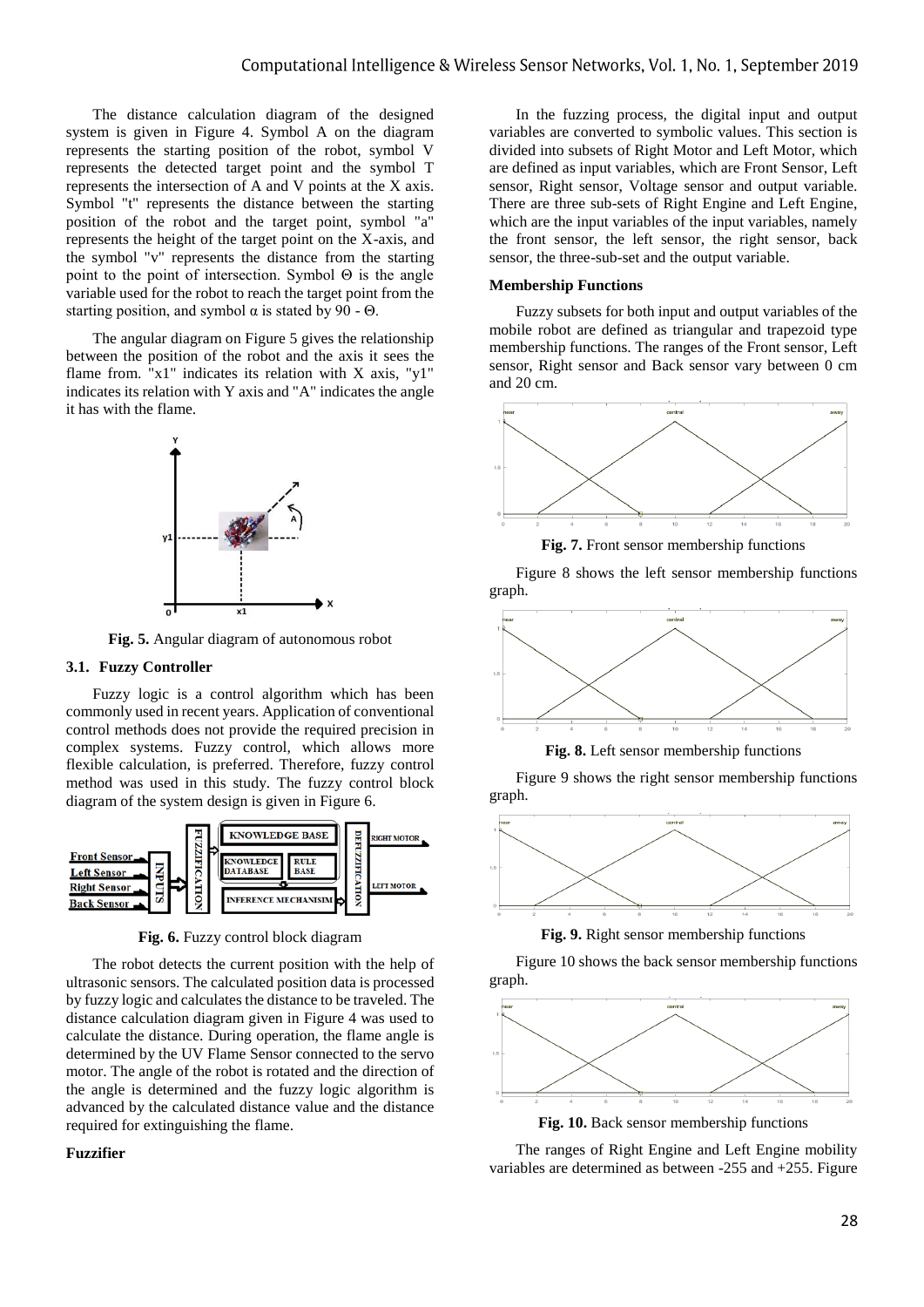11 shows the right motor mobility membership functions graph.



**Fig. 11.** Right motor mobility membership functions

Figure 12 shows the left motor mobility membership functions graph.



**Fig. 12.** Left motor mobility membership functions

#### **Fuzzy Inference**

Fuzzy rules are the most important part of the fuzzy logic controller unit. The reason behind this is the formation of knowledge base and decision-making ability of the mobile robot in this unit. There are many techniques to create fuzzy reasoning. For any input, each rule is used with a certain degree of weight. MAX-MIN (Mamdani) fuzzy reasoning method was chosen on the mobile robot to perform the work. In this method, the fuzzy cluster in the output appears as a result of the clusters in the input are subjected to logical transaction. The output numerical value is determined by the weight average method.

# **Determination of Fuzzy Rules**

In this study, 81 fuzzy rules were determined which show the relationship between the verbal expression and fuzzy expression of the Front Sensor, Left Sensor, Right Sensor, Back Sensor, Right Motor and Left Motor. The list of rules generated for the Motor direction data, and the output clusters which correspond to input clusters is given below.

Rule 1. If Front Sensor is close to  $==$  and Left Sensor is close to  $==$  and Right Sensor is close to  $==$  and Back Sensor is close to  $=$  then Right Motor is less than  $=$  and Left Motor is less than  $==$ 

…

Rule 11. If Front Sensor is close to  $=$  and Left Sensor is average == and Right Sensor is close to == and Back Sensor is average  $=$  then Right Motor is backwards fast  $=$  and Left Motor is forwards fast  $==$ 

…

…

Rule 37. If Front Sensor is average  $==$  and Left Sensor is average  $==$  and Right Sensor is close to  $==$  and Back Sensor is close to  $=$  then Right Motor is forwards slow  $=$  and Left Motor is backwards slow  $==$ 

Rule 61. If Front Sensor is far from  $=$  and Left Sensor is close to  $==$  and Right Sensor is far from  $==$  and Back Sensor is close to  $=$  then Right Motor is backwards fast  $=$  and Left Motor is forwards fast  $==$ 

…

Rule 73. If Front Sensor is far from  $==$  and Left Sensor is far from  $==$  and Right Sensor is close to $==$  and Back Sensor is close to  $==$  then Right Motor is forwards fast  $==$  and Left Motor is backwards fast  $==$ 

…

Rule 81. If Front Sensor is far from  $==$  and Left Sensor is far from == and Right Sensor is far from== and Back Sensor is far from  $==$  then Right Motor is forwards fast  $==$  and Left Motor is forward fast  $==$ 

# **Defuzzifier**

The algorithms designed with fuzzy logic cannot give net value as an output. As absolute values are needed, fuzzy information needs clarification. The commonly used center of gravity method is used. The fuzzy inference cluster formed has the center of gravity and the value corresponding to the center is taken as the absolute value.

In Figure 13, mathematical operation graphic and formula of defuzzifier along with center of gravity method and equation (1) are provided.



**Fig. 13.** Center of gravity membership defuzzification method.

$$
Z = \frac{\int \ddot{u}_{\varsigma}(z). zdz}{\int \ddot{u}_{\varsigma}(z). dz}
$$
 (1)

Figure 14 shows the 3 dimensional drawing of expected output information on the robot according to the data from the input sensors.



**Fig. 14.** 3D drawing of output data

#### **4. Kinematic Analysis**

In this study, kinematic analysis performed on the robot is modeled on a solid body with wheels running on a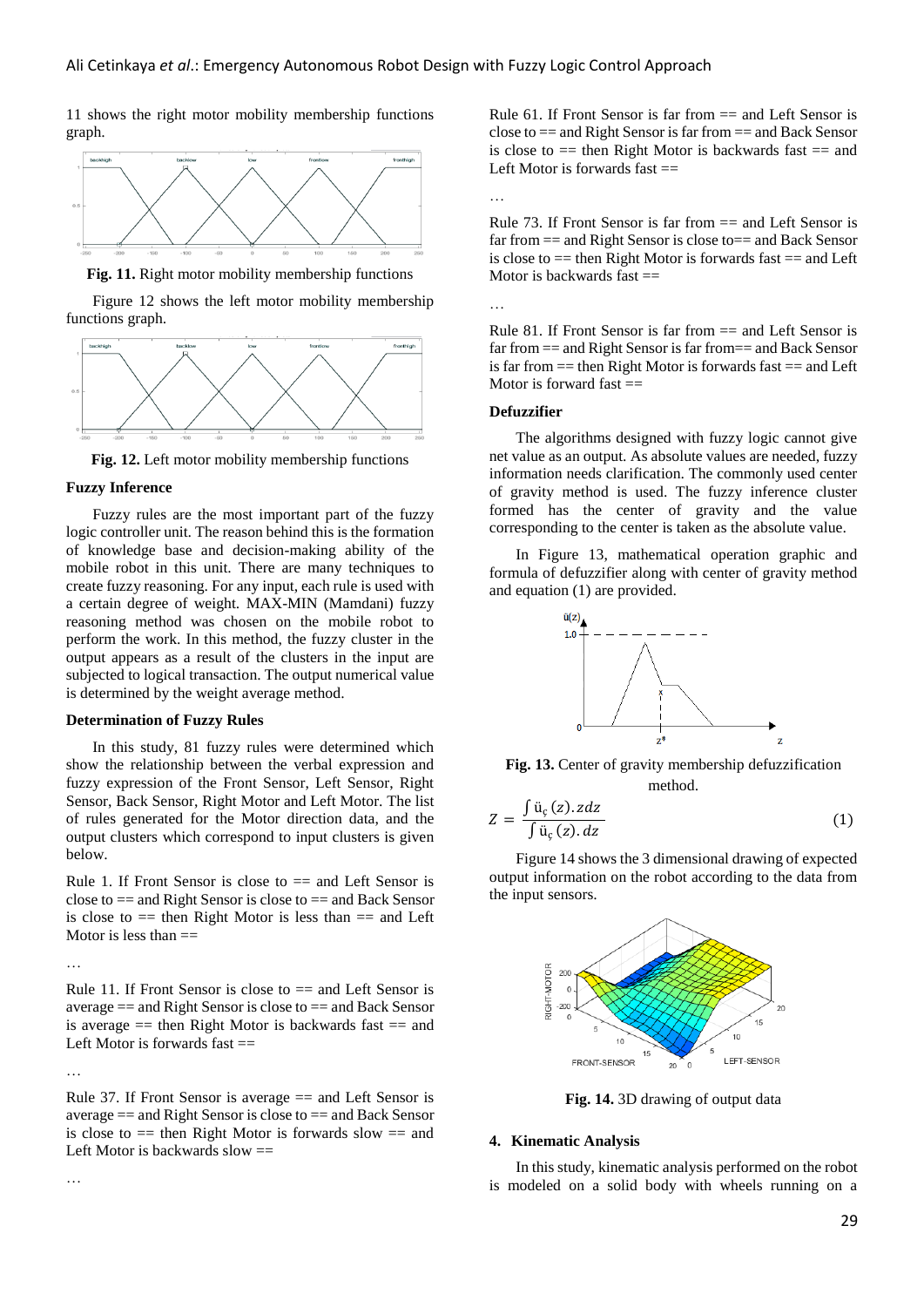horizontal plane. Figure 15 shows the axis information of the robot on the ground. Table 1 and equation (2) show the geometric relationship that directs the robot.



**Fig. 15.** Axis information of the robot on the ground

**Table 1.** Geometrical examination of Robot



# **5. Experiments**

In this study, the position control of an autonomous robot in the fixed runway environment has been implemented with the fuzzy controller approach. In Figure 16, the front sensor, left sensor, right sensor and back sensor are indicated as input variables and the right motor and left motor were indicated as output variables.



# **Fig. 16.** Input and output variables

With the fuzzy controller approach, it has been seen that the robot moves easily on different floors and goes to the desired targets. Tests were repeated by changing ground and target distances. In Figure 17, images are provided from the operation moments of the robot on different test floors.



**Fig. 17.** Images from operation moments

Figure 18 shows the results of the table of rules which is created in fuzzy algorithm with the calculated results.



**Fig. 18.** Sample output of fuzzy table of rules

In these experiments, the runway used was designed to be portable. In this way, the fuzzy control software of the robot was tested on different floors. Between Figures 19 and 26, the results of the experiments on the software were examined.



GHT-MOTOR

# LEFT-MOTOR = 100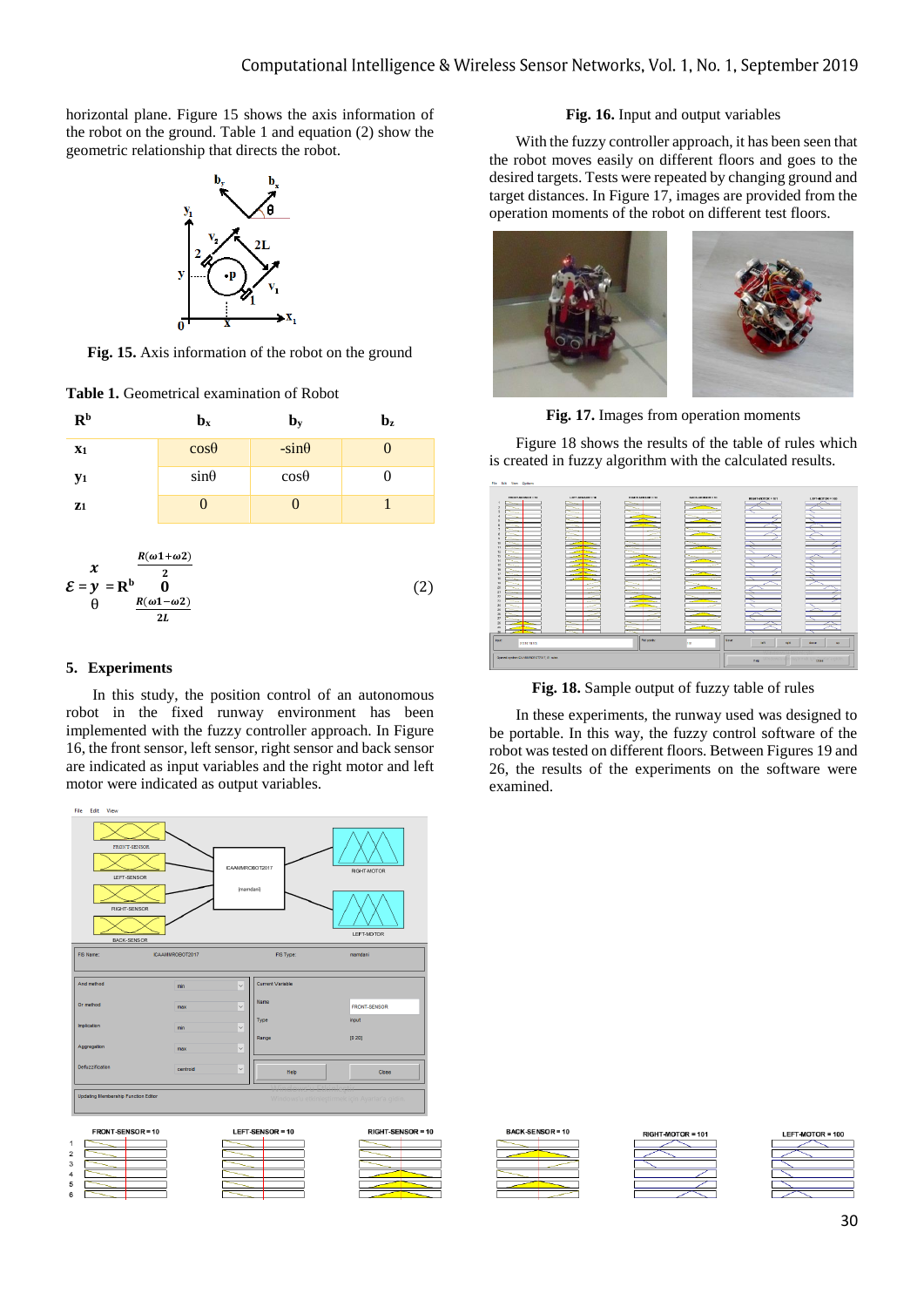# Ali Cetinkaya *et al*.: Emergency Autonomous Robot Design with Fuzzy Logic Control Approach

**Fig. 19.** Information on speed and direction calculated by using the data obtained from the sensors in the first environment where the autonomous robot operated



**Fig. 20.** Information on speed and direction calculated by using the data obtained from the sensors in the second environment where the autonomous robot operated



**Fig. 21.** Information on speed and direction calculated by using the data obtained from the sensors in the third environment where the autonomous robot operated

| FRONT-SENSOR = 7.44 | LEFT-SENSOR = 17.7 | <b>RIGHT-SENSOR = 10</b> | <b>BACK-SENSOR = 10</b> | <b>RIGHT-MOTOR = 152</b> | LEFT-MOTOR = -146 |
|---------------------|--------------------|--------------------------|-------------------------|--------------------------|-------------------|
|                     |                    |                          |                         |                          |                   |
|                     |                    |                          |                         |                          |                   |
|                     |                    |                          |                         |                          |                   |
|                     |                    |                          |                         |                          |                   |
|                     |                    |                          |                         |                          |                   |
|                     |                    |                          |                         |                          |                   |

**Fig. 22.** Information on speed and direction calculated by using the data obtained from the sensors in the fourth environment where the autonomous robot operated



**Fig. 23.** Information on speed and direction calculated by using the data obtained from the sensors in the fifth environment where the autonomous robot operated



**Fig. 24.** Information on speed and direction calculated by using the data obtained from the sensors in the sixth environment where the autonomous robot operated



**Fig. 25.** Information on speed and direction calculated by using the data obtained from the sensors in the seventh environment where the autonomous robot operated

| FRONT-SENSOR = 9.55 | LEFT-SENSOR = 10.2 | RIGHT-SENSOR = 2.91 | <b>BACK-SENSOR = 2.01</b> | RIGHT-MOTOR = 110 | LEFT-MOTOR = $-56.5$ |
|---------------------|--------------------|---------------------|---------------------------|-------------------|----------------------|
|                     |                    |                     |                           |                   |                      |
|                     |                    |                     |                           |                   |                      |
|                     |                    |                     |                           |                   |                      |
|                     |                    |                     |                           |                   |                      |
|                     |                    |                     |                           |                   |                      |
|                     |                    |                     |                           |                   |                      |

LEFT-MOTOR = 203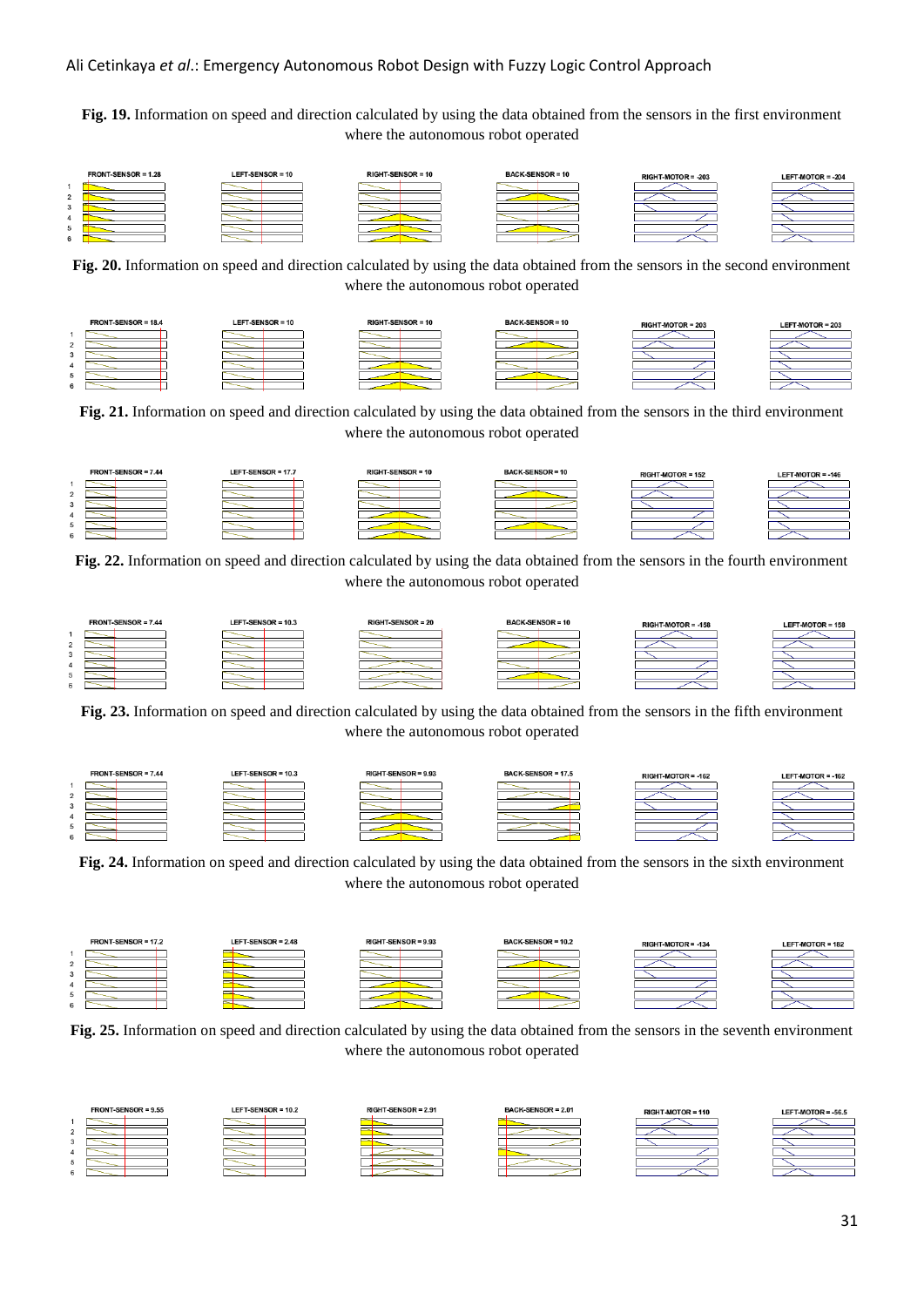**Fig. 26.** Information on speed and direction calculated by using the data obtained from the sensors in the eighth environment where the autonomous robot operated

# **6. Results**

 **Table 2.** Test data of system

| <b>Experiment</b><br>number | Front<br><b>Sensor</b><br><b>Information</b> | <b>Left Sensor</b><br><b>Information</b> | Right<br>Sensor<br><b>Information</b> | <b>Back Sensor</b><br><b>Information</b> | <b>Calculated Right</b><br><b>Motor Speed</b><br><b>Information</b> | <b>Calculated Left</b><br><b>Motor Speed</b><br><b>Information</b> | Range of<br>diversion from<br><b>Target Point</b> |
|-----------------------------|----------------------------------------------|------------------------------------------|---------------------------------------|------------------------------------------|---------------------------------------------------------------------|--------------------------------------------------------------------|---------------------------------------------------|
| 1                           | 10                                           | 10                                       | 10                                    | 10                                       | 101                                                                 | 100                                                                | $\overline{2}$                                    |
| $\overline{2}$              | 1.28                                         | 10                                       | 10                                    | 10                                       | $-203$                                                              | $-204$                                                             | 3                                                 |
| 3                           | 18.4                                         | 10                                       | 10                                    | 10                                       | 203                                                                 | 203                                                                | $-3.75$                                           |
| $\overline{\mathbf{4}}$     | 7.44                                         | 17.7                                     | 10                                    | 10                                       | 152                                                                 | $-146$                                                             | 1                                                 |
| 5                           | 7.44                                         | 10.3                                     | 20                                    | 10                                       | $-158$                                                              | 158                                                                | $\overline{2}$                                    |
| 6                           | 7.44                                         | 20.3                                     | 9.93                                  | 17.5                                     | $-162$                                                              | $-162$                                                             | $-4$                                              |
| 7                           | 17.2                                         | 2.48                                     | 9.93                                  | 10.2                                     | $-134$                                                              | 182                                                                | $-1$                                              |
| 8                           | 9.55                                         | 10.2                                     | 2.91                                  | 2.01                                     | 110                                                                 | $-56.4$                                                            | 5                                                 |

In this study, designed fuzzy control structure was tested through eight different experiments. Experiments were performed on stone ground in experiments 1, 3, 5 and 7; and on wood ground in experiments 2, 4, 6 and 8. For each experiment, the robot has located its position by using the measurements taken from the sensors.

In experiments, it was observed that there was 3-7 cm. diversion from the target point on wood ground due to the structure of rubber on roller and there has been 2-4 cm. diversion from the target point on stone ground. The reason for the diversion has been determined as the inability of robot to stop due to deformation on rollers during brake at the target point as a result of acceleration. The measured test data is given in Table 1. On Table 2, right, left, front and back sensors and the diversion distance from target points are measured as centimeters. On table 2, right and left motor speed information calculated was measured as Rpm. Rpm is considered to be the number of turn / cycles performed within 1 minute on a fixed axis. The forward movement of the motor on Table 2 is shown as positive "+" and the reverse movement as negative "-".

First experiment has the data measured with Figure 19 in section five. The robot has moved forward to the destination in the direction of positions it obtained with right, left, back and front sensor. 2 cm. diversion was measured from the target point. Second experiment has the data measured with Figure 20 in section five. The robot has moved backward to the destination in the direction of positions it obtained with right, left, back and front sensor. 3 cm. diversion was measured from the target point.

Third experiment has the data measured with Figure 21 in section five. The robot has moved forward to the destination in the direction of positions it obtained with right, left, back and front sensor. 4 cm. diversion was measured from the target point. Fourth experiment has the

data measured with Figure 22 in section five. The robot has moved backward to the destination in the direction of positions it obtained with right, left, back and front sensor. 1 cm. diversion was measured from the target point.

Fifth experiment has the data measured with Figure 23 in section five. The robot has moved forward to the destination in the direction of positions it obtained with right, left, back and front sensor. 2 cm. diversion was measured from the target point. Sixth experiment has the data measured with Figure 24 in section five. The robot has moved backward to the destination in the direction of positions it obtained with right, left, back and front sensor. 6 cm. diversion was measured from the target point.

Seventh experiment has the data measured with Figure 25 in section five. The robot has moved forward to the destination in the direction of positions it obtained with right, left, back and front sensor. 1 cm. diversion was measured from the target point. Eighth experiment has the data measured with Figure 26 in section five. The robot has moved backward to the destination in the direction of positions it obtained with right, left, back and front sensor. 5 cm. diversion was measured from the target point.

#### **7. Discussion and Recommendations**

In this study, a fuzzy logic-controlled system of an autonomous robot was developed. For this purpose, an autonomous robot has been designed and experimented on different grounds.

During the experiments, 8 samples were taken at different starting positions by measuring their arrival distance to the target points. In all of these experiments, diversions from the distances to be reached were realized. 5